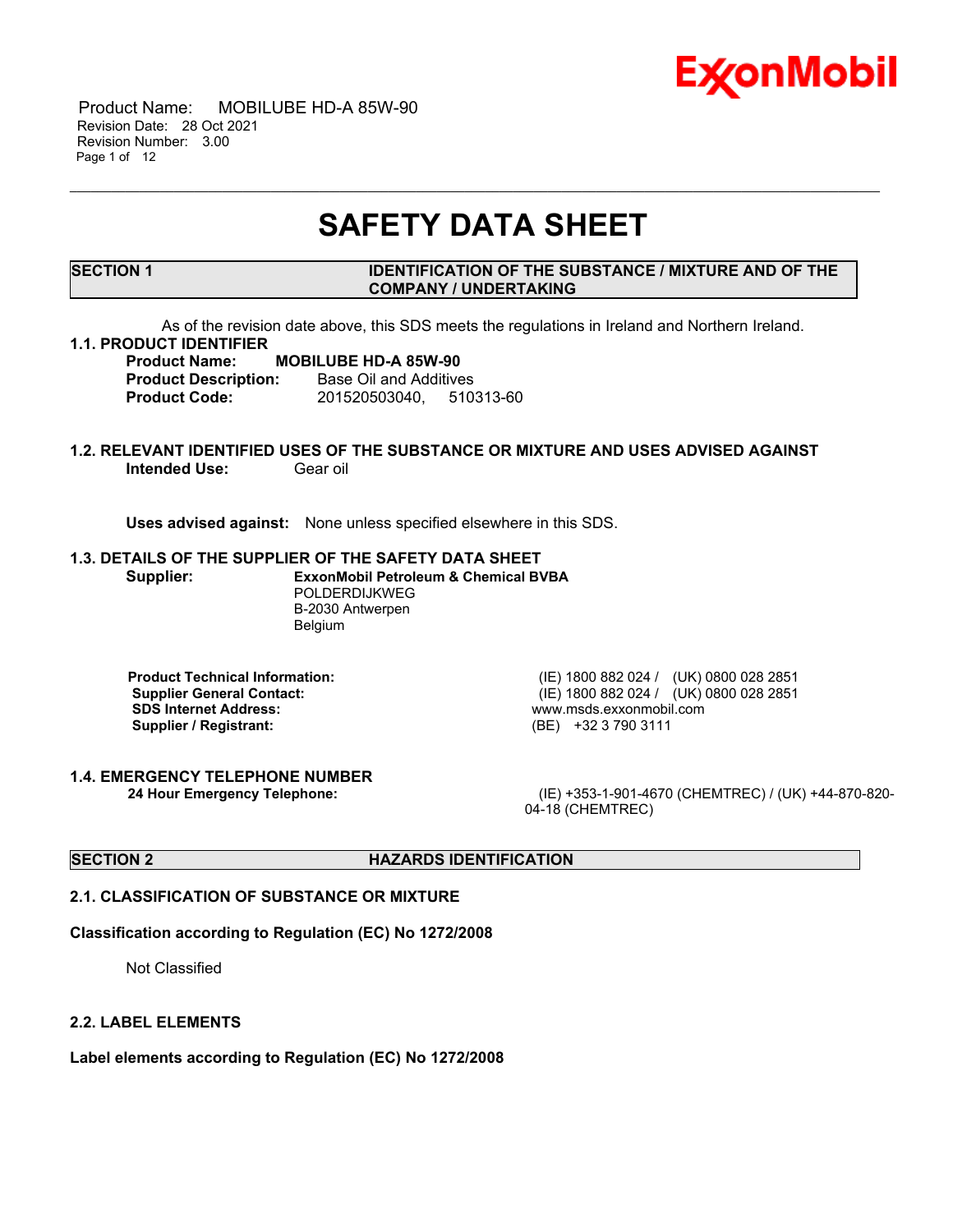

 Product Name: MOBILUBE HD-A 85W-90 Revision Date: 28 Oct 2021 Revision Number: 3.00 Page 2 of 12

#### **Hazard Statements:**

Supplemental:

EUH210: Safety data sheet available on request. EUH208: Contains: SUBSTITUTED THIADIAZOLE, PHOSPHORIC ACID ESTERS, AMINE SALT May produce an allergic reaction.

\_\_\_\_\_\_\_\_\_\_\_\_\_\_\_\_\_\_\_\_\_\_\_\_\_\_\_\_\_\_\_\_\_\_\_\_\_\_\_\_\_\_\_\_\_\_\_\_\_\_\_\_\_\_\_\_\_\_\_\_\_\_\_\_\_\_\_\_\_\_\_\_\_\_\_\_\_\_\_\_\_\_\_\_\_\_\_\_\_\_\_\_\_\_\_\_\_\_\_\_\_\_\_\_\_\_\_\_\_\_\_\_\_\_\_\_\_

### **2.3. OTHER HAZARDS**

#### **Physical / Chemical Hazards:**

No significant hazards.

#### **Health Hazards:**

High-pressure injection under skin may cause serious damage. Excessive exposure may result in eye, skin, or respiratory irritation.

#### **Environmental Hazards:**

No significant hazards.Material does not meet the criteria for PBT or vPvB in accordance with REACH Annex XIII.

#### **SECTION 3 COMPOSITION / INFORMATION ON INGREDIENTS**

**3.1. SUBSTANCES** Not Applicable. This material is regulated as a mixture.

#### **3.2. MIXTURES**

This material is defined as a mixture.

#### **Reportable hazardous substance(s) complying with the classification criteria and/or with an exposure limit (OEL)**

| Name                                                                                                                                                                                                                  | CAS#         | EC#            | <b>Registration#</b> | <b>Concentration</b> | <b>GHS/CLP</b><br>classification                                                                                                                                                                 |
|-----------------------------------------------------------------------------------------------------------------------------------------------------------------------------------------------------------------------|--------------|----------------|----------------------|----------------------|--------------------------------------------------------------------------------------------------------------------------------------------------------------------------------------------------|
| (Z)-OCTADEC-9-ENYLAMINE, C16-18-<br>(EVEN NUMBERED, SATURATED AND<br>UNSATURATED)-ALKYLAMINES                                                                                                                         | 1213789-63-9 | 627-034-4      | 01-2119473797-19     | $0.1 - 5.1\%$        | Acute Tox. 4 H302.<br>Asp. Tox. 1 H304,<br>STOT SE 3 H335,<br>Aquatic Acute 1 H400 (M)<br>factor $10$ ).<br>Aquatic Chronic 1 H410<br>$(M factor 10)$ ,<br>Skin Corr. 1B H314,<br>STOT RE 2 H373 |
| <b>OLEFIN SULPHIDE</b>                                                                                                                                                                                                | 68511-50-2   | <b>POLYMER</b> | <b>NE</b>            | $1 - 5\%$            | [Flam. Lig. 4 H227]                                                                                                                                                                              |
| <b>IREACTION PRODUCTS OF 4-METHYL-</b><br><b>I2PENTANOL AND DIPHOSPHORUS</b><br><b>PENTASULFIDE, PROPOXYLATED,</b><br><b>IESTERIFIED WITH DIPHOSPHORUS</b><br>PENTAOXIDE, AND SALTED BY AMINES,<br>IC12-14-TERT-ALKYL |              | 931-384-6      | 01-2119493620-38     | < 2.5%               | [Aquatic Acute 2 H401].<br>Aquatic Chronic 2 H411,<br>[Flam. Lig. 4 H227],<br>Acute Tox. 4 H302.<br>Skin Sens. 1B H317,<br>Eye Dam. 1 H318                                                       |
| <b>REACTION PRODUCT OF 1.3.4-</b><br>ITHIADIAZOLIDINE-2.5-DITHIONE.<br>FORMALDEHYDE AND PHENOL, HEPTYL<br>DERIVS.                                                                                                     |              | 939-460-0      | 01-2119971727-23     | $0.1 - 5.1\%$        | [Aquatic Acute 3 H402],<br>Aquatic Chronic 3 H412,<br>Skin Irrit. 2 H315,<br>Eye Dam. 1 H318,                                                                                                    |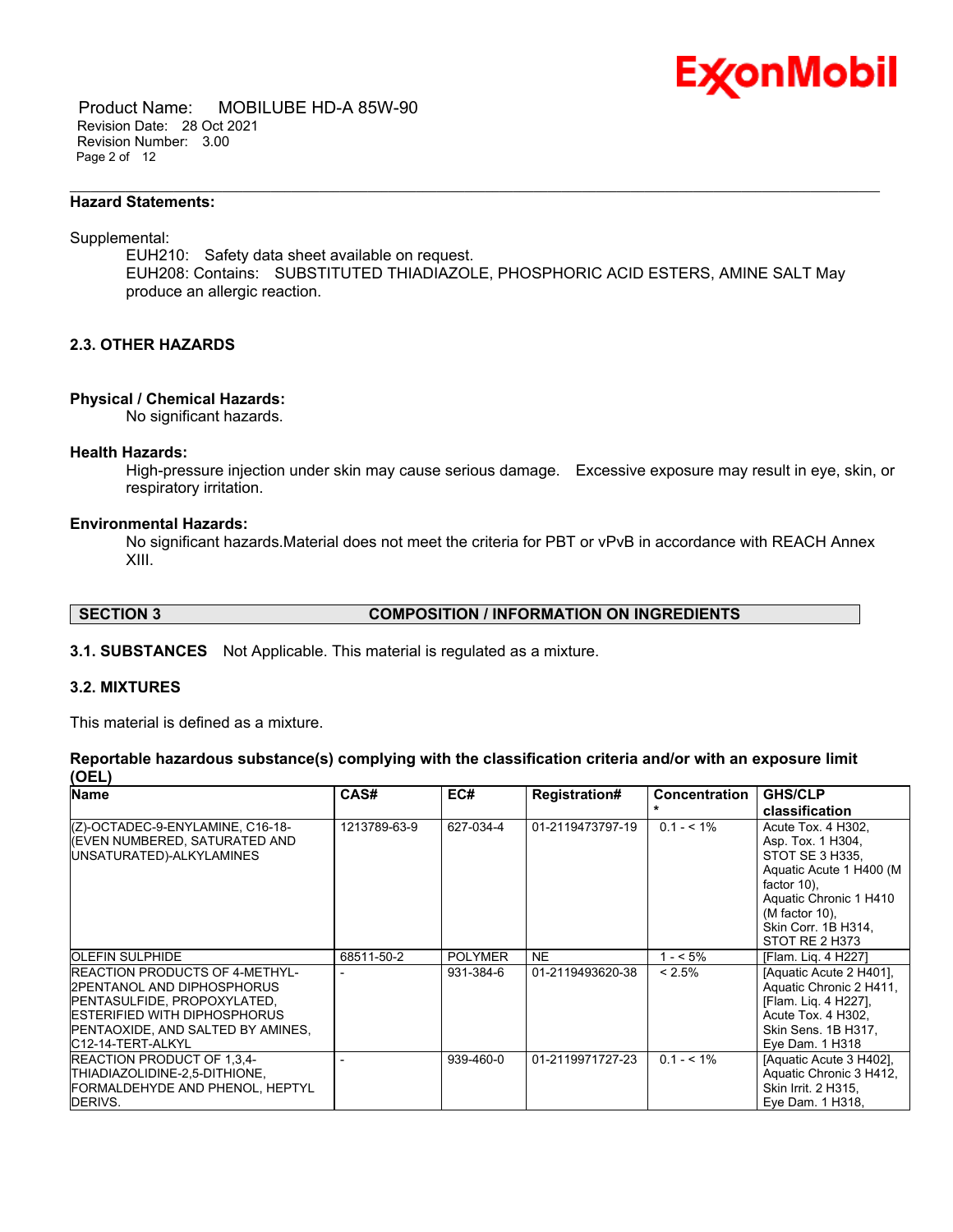

 Product Name: MOBILUBE HD-A 85W-90 Revision Date: 28 Oct 2021 Revision Number: 3.00 Page 3 of 12

Skin Sens. 1B H317 Note - any classification in brackets is a GHS building block that was not adopted by the EU in the CLP regulation (No 1272/2008) and therefore is not applicable in the EU or in non-EU countries which have implemented the CLP regulation and is shown for informational purposes only.

\_\_\_\_\_\_\_\_\_\_\_\_\_\_\_\_\_\_\_\_\_\_\_\_\_\_\_\_\_\_\_\_\_\_\_\_\_\_\_\_\_\_\_\_\_\_\_\_\_\_\_\_\_\_\_\_\_\_\_\_\_\_\_\_\_\_\_\_\_\_\_\_\_\_\_\_\_\_\_\_\_\_\_\_\_\_\_\_\_\_\_\_\_\_\_\_\_\_\_\_\_\_\_\_\_\_\_\_\_\_\_\_\_\_\_\_\_

\* All concentrations are percent by weight unless ingredient is a gas. Gas concentrations are in percent by volume.

Note: See SDS Section 16 for full text of hazard statements.

**SECTION 4 FIRST AID MEASURES**

#### **4.1. DESCRIPTION OF FIRST AID MEASURES**

#### **INHALATION**

Remove from further exposure. For those providing assistance, avoid exposure to yourself or others. Use adequate respiratory protection. If respiratory irritation, dizziness, nausea, or unconsciousness occurs, seek immediate medical assistance. If breathing has stopped, assist ventilation with a mechanical device or use mouth-to-mouth resuscitation.

#### **SKIN CONTACT**

Wash contact areas with soap and water. If product is injected into or under the skin, or into any part of the body, regardless of the appearance of the wound or its size, the individual should be evaluated immediately by a physician as a surgical emergency. Even though initial symptoms from high pressure injection may be minimal or absent, early surgical treatment within the first few hours may significantly reduce the ultimate extent of injury.

#### **EYE CONTACT**

Flush thoroughly with water. If irritation occurs, get medical assistance.

#### **INGESTION**

First aid is normally not required. Seek medical attention if discomfort occurs.

#### **4.2. MOST IMPORTANT SYMPTOMS AND EFFECTS, BOTH ACUTE AND DELAYED**

Local necrosis as evidenced by delayed onset of pain and tissue damage a few hours after injection.

#### **4.3. INDICATION OF ANY IMMEDIATE MEDICAL ATTENTION AND SPECIAL TREATMENT NEEDED**

The need to have special means for providing specific and immediate medical treatment available in the workplace is not expected.

#### **SECTION 5 FIRE FIGHTING MEASURES**

#### **5.1. EXTINGUISHING MEDIA**

**Suitable Extinguishing Media:** Use water fog, foam, dry chemical or carbon dioxide (CO2) to extinguish flames.

**Unsuitable Extinguishing Media:** Straight streams of water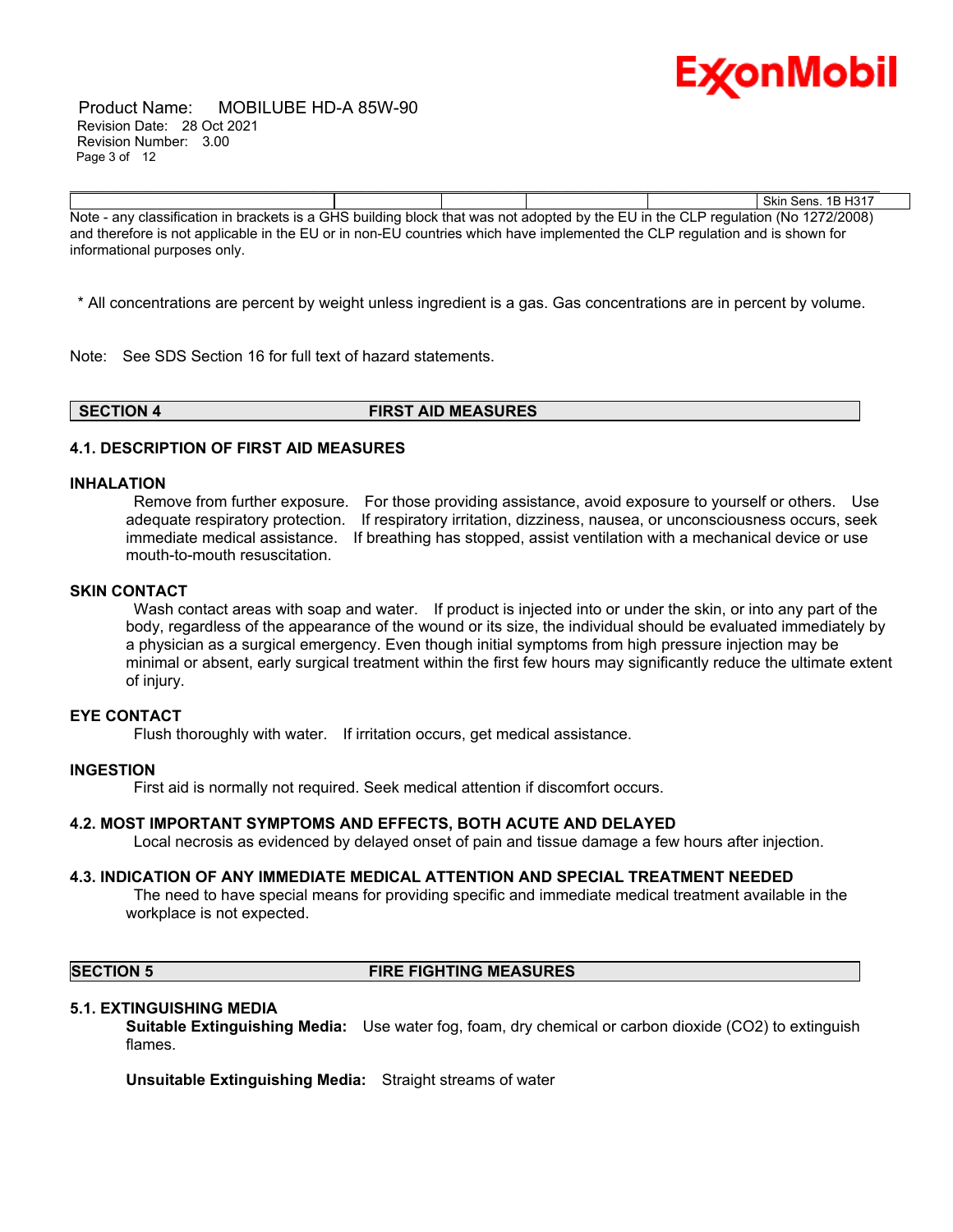

 Product Name: MOBILUBE HD-A 85W-90 Revision Date: 28 Oct 2021 Revision Number: 3.00 Page 4 of 12

#### **5.2. SPECIAL HAZARDS ARISING FROM THE SUBSTANCE OR MIXTURE**

**Hazardous Combustion Products:** Aldehydes, Incomplete combustion products, Oxides of carbon, Smoke, Fume, Sulphur oxides

\_\_\_\_\_\_\_\_\_\_\_\_\_\_\_\_\_\_\_\_\_\_\_\_\_\_\_\_\_\_\_\_\_\_\_\_\_\_\_\_\_\_\_\_\_\_\_\_\_\_\_\_\_\_\_\_\_\_\_\_\_\_\_\_\_\_\_\_\_\_\_\_\_\_\_\_\_\_\_\_\_\_\_\_\_\_\_\_\_\_\_\_\_\_\_\_\_\_\_\_\_\_\_\_\_\_\_\_\_\_\_\_\_\_\_\_\_

### **5.3. ADVICE FOR FIRE FIGHTERS**

**Fire Fighting Instructions:** Evacuate area. Prevent run-off from fire control or dilution from entering streams, sewers or drinking water supply. Fire-fighters should use standard protective equipment and in enclosed spaces, self-contained breathing apparatus (SCBA). Use water spray to cool fire exposed surfaces and to protect personnel.

#### **FLAMMABILITY PROPERTIES**

**Flash Point [Method]:** >200°C (392°F) [ASTM D-92] **Upper/Lower Flammable Limits (Approximate volume % in air):** UEL: 7.0 LEL: 0.9 [test method unavailable] **Autoignition Temperature:** No data available

### **SECTION 6 ACCIDENTAL RELEASE MEASURES**

#### **6.1. PERSONAL PRECAUTIONS, PROTECTIVE EQUIPMENT AND EMERGENCY PROCEDURES**

#### **NOTIFICATION PROCEDURES**

In the event of a spill or accidental release, notify relevant authorities in accordance with all applicable regulations.

#### **PROTECTIVE MEASURES**

Avoid contact with spilled material. See Section 5 for fire fighting information. See the Hazard Identification Section for Significant Hazards. See Section 4 for First Aid Advice. See Section 8 for advice on the minimum requirements for personal protective equipment. Additional protective measures may be necessary, depending on the specific circumstances and/or the expert judgment of the emergency responders.

For emergency responders: Respiratory protection: respiratory protection will be necessary only in special cases, e.g., formation of mists. Half-face or full-face respirator with filter(s) for dust/organic vapor or Self Contained Breathing Apparatus (SCBA) can be used depending on the size of spill and potential level of exposure. If the exposure cannot be completely characterized or an oxygen deficient atmosphere is possible or anticipated, SCBA is recommended. Work gloves that are resistant to hydrocarbons are recommended. Gloves made of polyvinyl acetate (PVA) are not water-resistant and are not suitable for emergency use. Chemical goggles are recommended if splashes or contact with eyes is possible. Small spills: normal antistatic work clothes are usually adequate. Large spills: full body suit of chemical resistant, antistatic material is recommended.

#### **6.2. ENVIRONMENTAL PRECAUTIONS**

Large Spills: Dyke far ahead of liquid spill for later recovery and disposal. Prevent entry into waterways, sewers, basements or confined areas.

### **6.3. METHODS AND MATERIAL FOR CONTAINMENT AND CLEANING UP**

**Land Spill:** Stop leak if you can do so without risk. Recover by pumping or with suitable absorbent.

**Water Spill:** Stop leak if you can do so without risk. Confine the spill immediately with booms. Warn other shipping. Remove from the surface by skimming or with suitable absorbents. Seek the advice of a specialist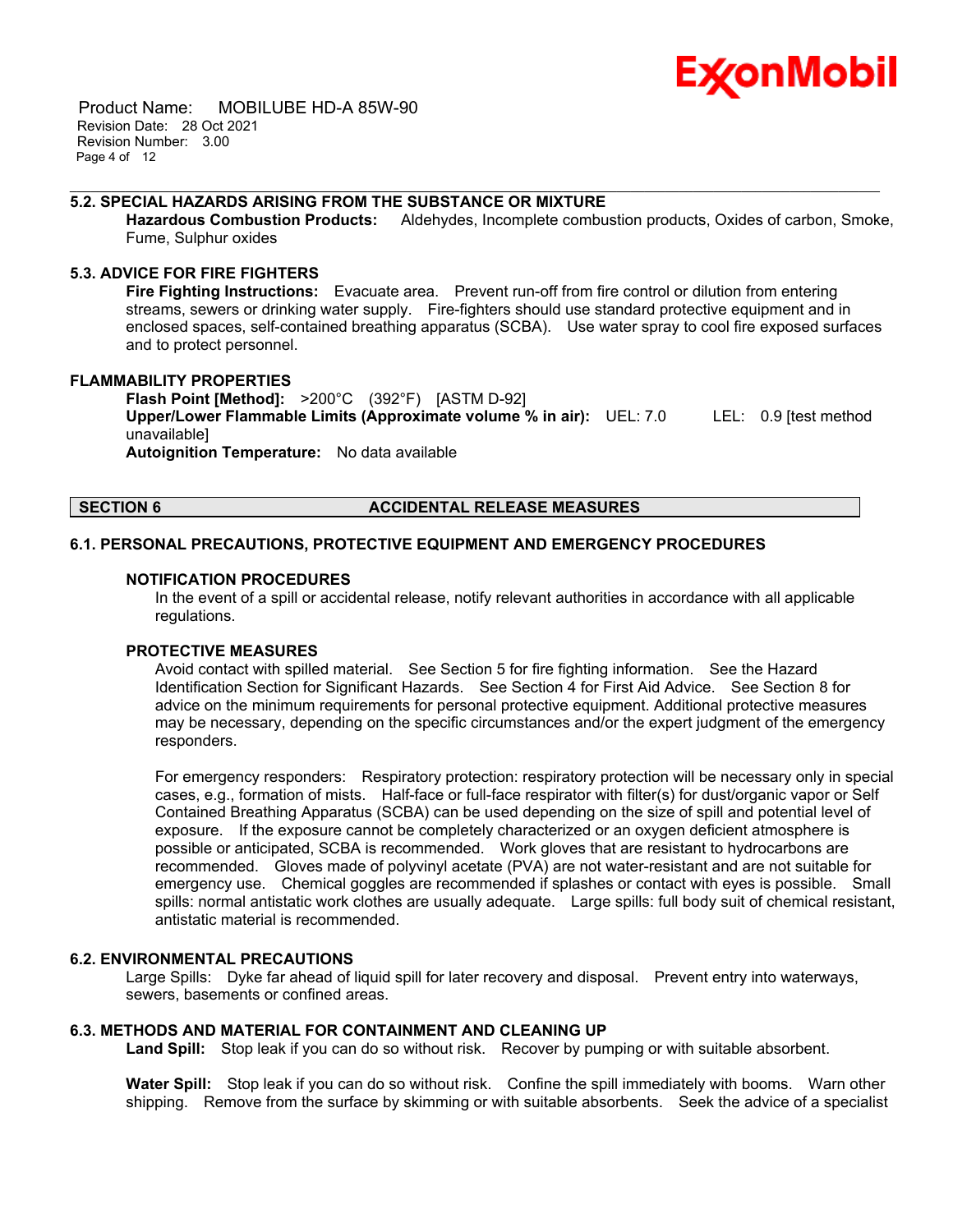

 Product Name: MOBILUBE HD-A 85W-90 Revision Date: 28 Oct 2021 Revision Number: 3.00 Page 5 of 12

before using dispersants.

Water spill and land spill recommendations are based on the most likely spill scenario for this material; however, geographic conditions, wind, temperature, (and in the case of a water spill) wave and current direction and speed may greatly influence the appropriate action to be taken. For this reason, local experts should be consulted. Note: Local regulations may prescribe or limit action to be taken.

#### **6.4. REFERENCES TO OTHER SECTIONS**

See Sections 8 and 13.

#### **SECTION 7 HANDLING AND STORAGE**

\_\_\_\_\_\_\_\_\_\_\_\_\_\_\_\_\_\_\_\_\_\_\_\_\_\_\_\_\_\_\_\_\_\_\_\_\_\_\_\_\_\_\_\_\_\_\_\_\_\_\_\_\_\_\_\_\_\_\_\_\_\_\_\_\_\_\_\_\_\_\_\_\_\_\_\_\_\_\_\_\_\_\_\_\_\_\_\_\_\_\_\_\_\_\_\_\_\_\_\_\_\_\_\_\_\_\_\_\_\_\_\_\_\_\_\_\_

#### **7.1. PRECAUTIONS FOR SAFE HANDLING**

Avoid contact with skin. Prevent small spills and leakage to avoid slip hazard. Material can accumulate static charges which may cause an electrical spark (ignition source). When the material is handled in bulk, an electrical spark could ignite any flammable vapors from liquids or residues that may be present (e.g., during switch-loading operations). Use proper bonding and/or earthing procedures. However, bonding and earthing may not eliminate the hazard from static accumulation. Consult local applicable standards for guidance. Additional references include American Petroleum Institute 2003 (Protection Against Ignitions Arising out of Static, Lightning and Stray Currents) or National Fire Protection Agency 77 (Recommended Practice on Static Electricity) or CENELEC CLC/TR 50404 (Electrostatics - Code of practice for the avoidance of hazards due to static electricity).

**Static Accumulator:** This material is a static accumulator.

#### **7.2. CONDITIONS FOR SAFE STORAGE, INCLUDING ANY INCOMPATIBILITIES**

The type of container used to store the material may affect static accumulation and dissipation. Do not store in open or unlabelled containers. Keep away from incompatible materials.

#### **7.3. SPECIFIC END USES**

Section 1 informs about identified end-uses. No industrial or sector specific guidance available.

### **SECTION 8 EXPOSURE CONTROLS / PERSONAL PROTECTION**

### **8.1. CONTROL PARAMETERS**

**Exposure limits/standards for materials that can be formed when handling this product:** When mists/aerosols can occur the following is recommended:  $5$  mg/m<sup>3</sup> - ACGIH TLV (inhalable fraction).

Note: Information about recommended monitoring procedures can be obtained from the relevant agency(ies)/institute(s):

| - IE | Health and Safety Executive (HSE) |
|------|-----------------------------------|
| UK   | Health and Safety Executive (HSE) |

#### **8.2. EXPOSURE CONTROLS**

#### **ENGINEERING CONTROLS**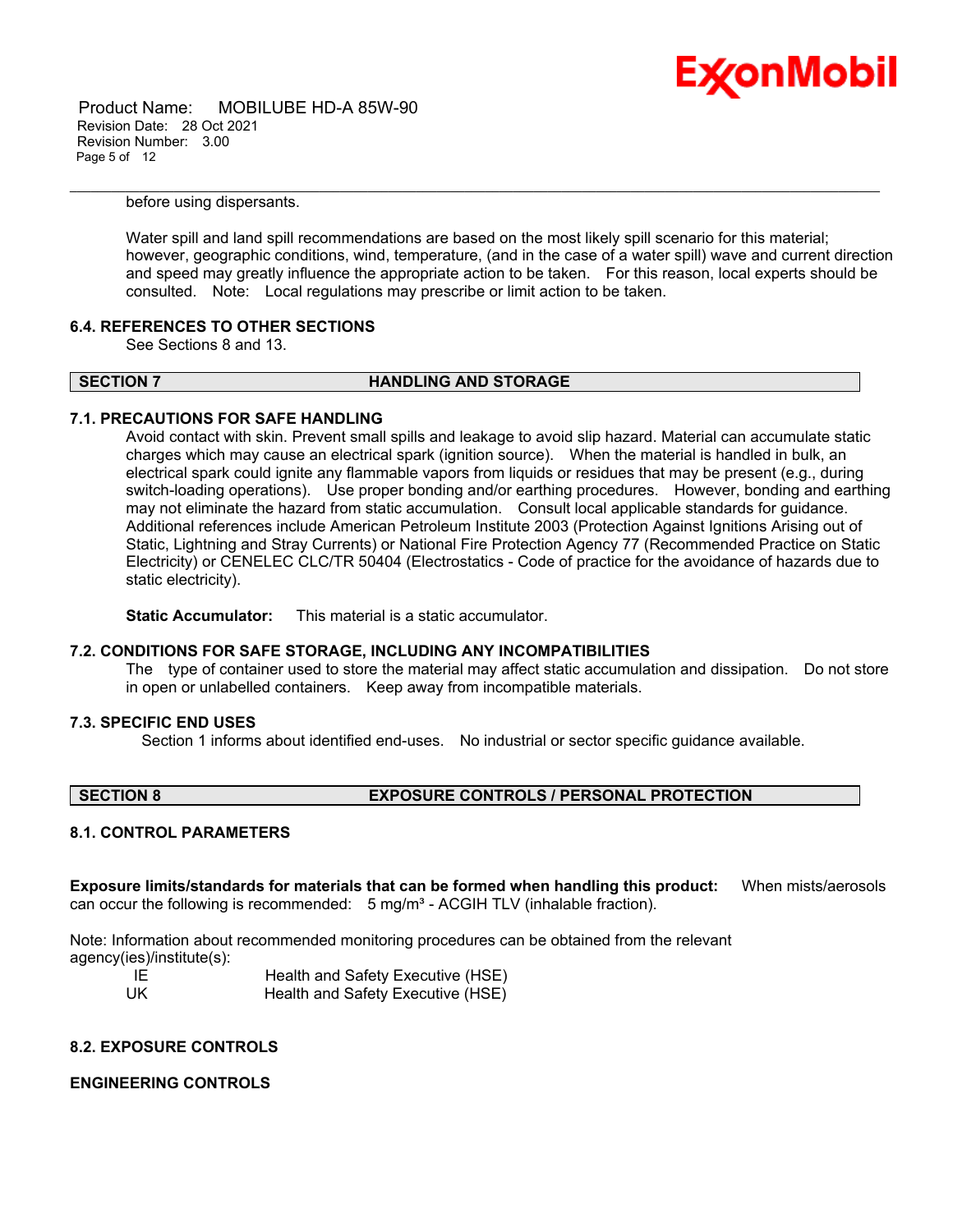# Ex⁄onMobil

 Product Name: MOBILUBE HD-A 85W-90 Revision Date: 28 Oct 2021 Revision Number: 3.00 Page 6 of 12

> The level of protection and types of controls necessary will vary depending upon potential exposure conditions. Control measures to consider:

No special requirements under ordinary conditions of use and with adequate ventilation.

\_\_\_\_\_\_\_\_\_\_\_\_\_\_\_\_\_\_\_\_\_\_\_\_\_\_\_\_\_\_\_\_\_\_\_\_\_\_\_\_\_\_\_\_\_\_\_\_\_\_\_\_\_\_\_\_\_\_\_\_\_\_\_\_\_\_\_\_\_\_\_\_\_\_\_\_\_\_\_\_\_\_\_\_\_\_\_\_\_\_\_\_\_\_\_\_\_\_\_\_\_\_\_\_\_\_\_\_\_\_\_\_\_\_\_\_\_

#### **PERSONAL PROTECTION**

Personal protective equipment selections vary based on potential exposure conditions such as applications, handling practices, concentration and ventilation. Information on the selection of protective equipment for use with this material, as provided below, is based upon intended, normal usage.

**Respiratory Protection:** If engineering controls do not maintain airborne contaminant concentrations at a level which is adequate to protect worker health, an approved respirator may be appropriate. Respirator selection, use, and maintenance must be in accordance with regulatory requirements, if applicable. Types of respirators to be considered for this material include:

No special requirements under ordinary conditions of use and with adequate ventilation.

For high airborne concentrations, use an approved supplied-air respirator, operated in positive pressure mode. Supplied air respirators with an escape bottle may be appropriate when oxygen levels are inadequate, gas/vapour warning properties are poor, or if air purifying filter capacity/rating may be exceeded.

**Hand Protection:** Any specific glove information provided is based on published literature and glove manufacturer data. Glove suitability and breakthrough time will differ depending on the specific use conditions. Contact the glove manufacturer for specific advice on glove selection and breakthrough times for your use conditions. Inspect and replace worn or damaged gloves. The types of gloves to be considered for this material include:

No protection is ordinarily required under normal conditions of use. Nitrile

**Eye Protection:** If contact is likely, safety glasses with side shields are recommended.

**Skin and Body Protection:** Any specific clothing information provided is based on published literature or manufacturer data. The types of clothing to be considered for this material include:

No skin protection is ordinarily required under normal conditions of use. In accordance with good industrial hygiene practices, precautions should be taken to avoid skin contact.

**Specific Hygiene Measures:** Always observe good personal hygiene measures, such as washing after handling the material and before eating, drinking, and/or smoking. Routinely wash work clothing and protective equipment to remove contaminants. Discard contaminated clothing and footwear that cannot be cleaned. Practice good housekeeping.

#### **ENVIRONMENTAL CONTROLS**

Comply with applicable environmental regulations limiting discharge to air, water and soil. Protect the environment by applying appropriate control measures to prevent or limit emissions.

### **SECTION 9 PHYSICAL AND CHEMICAL PROPERTIES**

**Note: Physical and chemical properties are provided for safety, health and environmental considerations only and may not fully represent product specifications. Contact the Supplier for additional information.**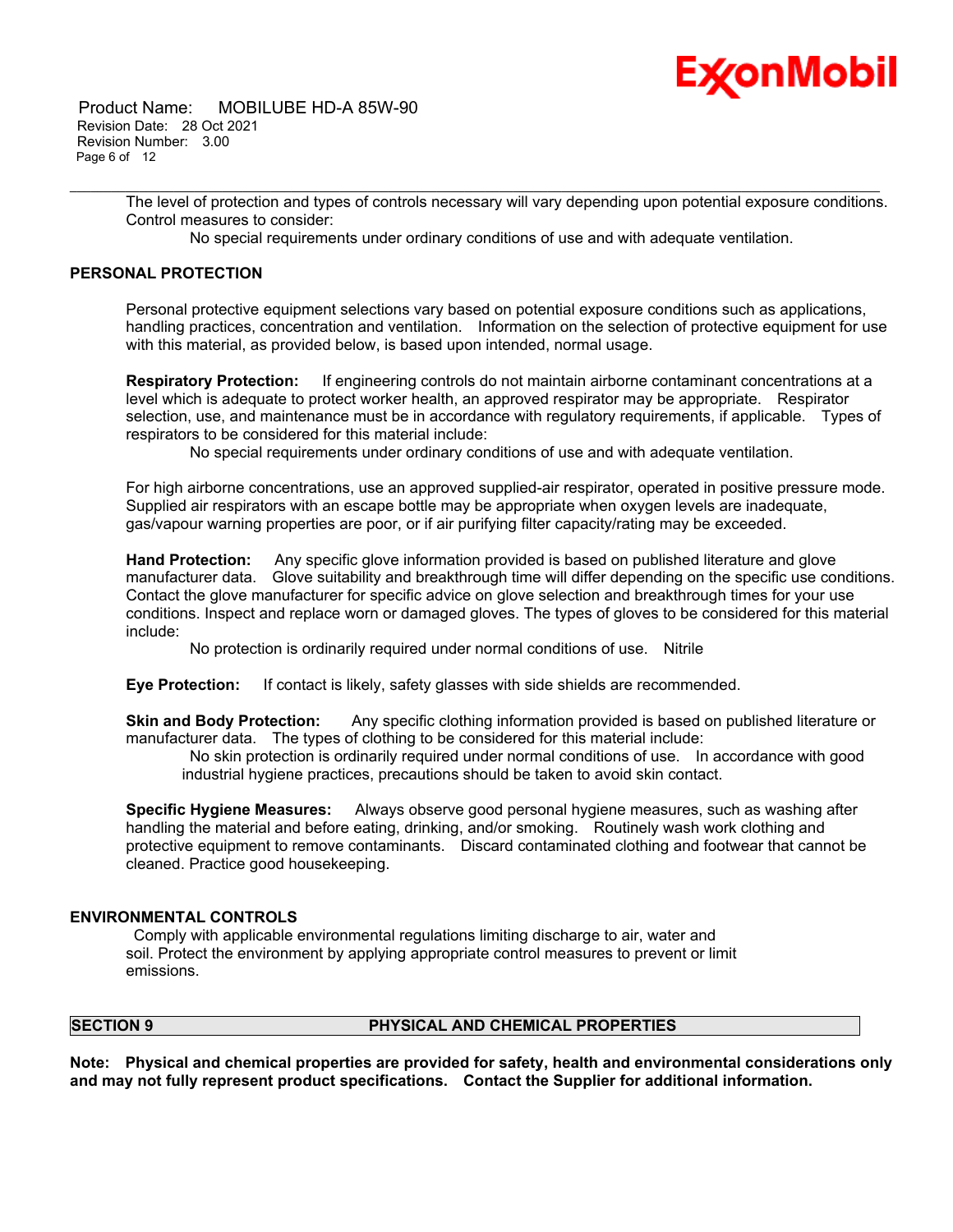

 Product Name: MOBILUBE HD-A 85W-90 Revision Date: 28 Oct 2021 Revision Number: 3.00 Page 7 of 12

#### **9.1. INFORMATION ON BASIC PHYSICAL AND CHEMICAL PROPERTIES**

**Physical State:** Liquid **Colour:** Brown **Odour:** Characteristic **Odour Threshold:** No data available **pH:** Not technically feasible **Melting Point:** Not technically feasible **Freezing Point:** No data available **Initial Boiling Point / and Boiling Range:** > 316°C (600°F) [test method unavailable] **Flash Point [Method]:** >200°C (392°F) [ASTM D-92] **Evaporation Rate (n-butyl acetate = 1):** No data available **Flammability (Solid, Gas):** Not technically feasible **Upper/Lower Flammable Limits (Approximate volume % in air):** UEL: 7.0 LEL: 0.9 [test method unavailable] **Vapour Pressure:** < 0.013 kPa (0.1 mm Hg) at 20 °C [test method unavailable] **Vapour Density (Air = 1):** > 2 at 101 kPa [test method unavailable] **Relative Density (at 15 °C):** 0.903 [ASTM D4052] **Solubility(ies): water** Negligible **Partition coefficient (n-Octanol/Water Partition Coefficient):** > 3.5 [test method unavailable] **Autoignition Temperature:** No data available **Decomposition Temperature: Viscosity:** 184 cSt (184 mm2/sec) at 40°C | 17 cSt (17 mm2/sec) at 100°C [ASTM D 445] **Explosive Properties:** None **Oxidizing Properties:** None

\_\_\_\_\_\_\_\_\_\_\_\_\_\_\_\_\_\_\_\_\_\_\_\_\_\_\_\_\_\_\_\_\_\_\_\_\_\_\_\_\_\_\_\_\_\_\_\_\_\_\_\_\_\_\_\_\_\_\_\_\_\_\_\_\_\_\_\_\_\_\_\_\_\_\_\_\_\_\_\_\_\_\_\_\_\_\_\_\_\_\_\_\_\_\_\_\_\_\_\_\_\_\_\_\_\_\_\_\_\_\_\_\_\_\_\_\_

#### **9.2. OTHER INFORMATION**

**Pour Point:** -21°C (-6°F) [ASTM D97] **DMSO** Extract (mineral oil only), IP-346:

#### **SECTION 10 STABILITY AND REACTIVITY**

**10.1. REACTIVITY:** See sub-sections below.

**10.2. CHEMICAL STABILITY:** Material is stable under normal conditions.

**10.3. POSSIBILITY OF HAZARDOUS REACTIONS:** Hazardous polymerization will not occur.

**10.4. CONDITIONS TO AVOID:** Excessive heat. High energy sources of ignition.

**10.5. INCOMPATIBLE MATERIALS:** Strong oxidisers

**10.6. HAZARDOUS DECOMPOSITION PRODUCTS:** Material does not decompose at ambient temperatures.

#### **SECTION 11 TOXICOLOGICAL INFORMATION**

**11.1. INFORMATION ON TOXICOLOGICAL EFFECTS**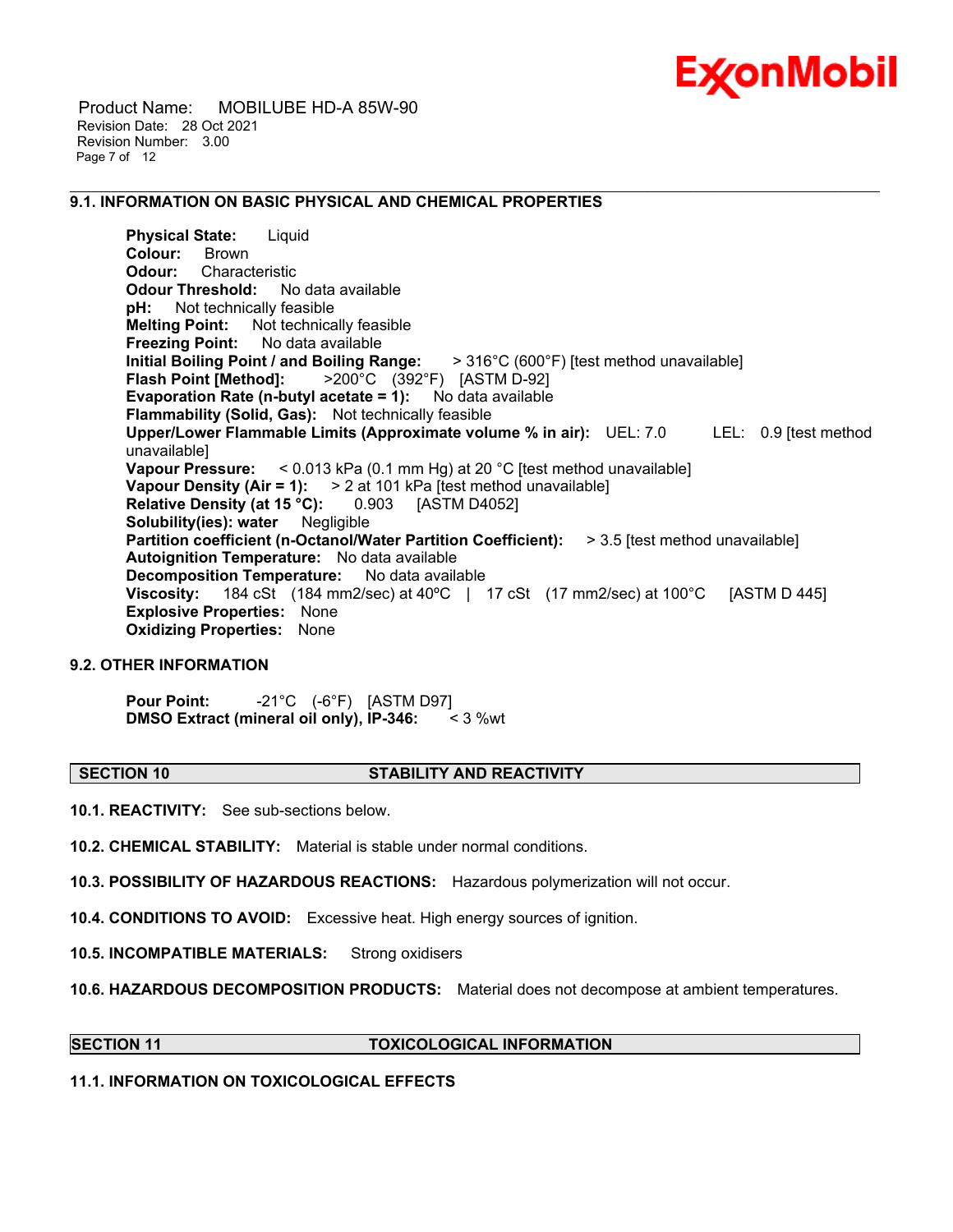## Ex⁄onMobil

 Product Name: MOBILUBE HD-A 85W-90 Revision Date: 28 Oct 2021 Revision Number: 3.00 Page 8 of 12

| <b>Hazard Class</b>                                               | <b>Conclusion / Remarks</b>                                                                                       |  |
|-------------------------------------------------------------------|-------------------------------------------------------------------------------------------------------------------|--|
| <b>Inhalation</b>                                                 |                                                                                                                   |  |
| Acute Toxicity: No end point data for<br>material.                | Minimally Toxic. Based on assessment of the components.                                                           |  |
| Irritation: No end point data for material.                       | Negligible hazard at ambient/normal handling temperatures.                                                        |  |
| Ingestion                                                         |                                                                                                                   |  |
| Acute Toxicity: No end point data for<br>material.                | Minimally Toxic. Based on assessment of the components.                                                           |  |
| <b>Skin</b>                                                       |                                                                                                                   |  |
| Acute Toxicity: No end point data for<br>material.                | Minimally Toxic. Based on assessment of the components.                                                           |  |
| Skin Corrosion/Irritation: No end point data<br>lfor material.    | Negligible irritation to skin at ambient temperatures. Based on<br>assessment of the components.                  |  |
| Eye                                                               |                                                                                                                   |  |
| Serious Eye Damage/Irritation: No end point<br>data for material. | May cause mild, short-lasting discomfort to eyes. Based on<br>assessment of the components.                       |  |
| Sensitisation                                                     |                                                                                                                   |  |
| Respiratory Sensitization: No end point data<br>lfor material.    | Not expected to be a respiratory sensitizer.                                                                      |  |
| Skin Sensitization: No end point data for<br>material.            | Not expected to be a skin sensitizer. Based on assessment of the<br>components.                                   |  |
| Aspiration: Data available.                                       | Not expected to be an aspiration hazard. Based on physico-<br>chemical properties of the material.                |  |
| Germ Cell Mutagenicity: No end point data<br>for material.        | Not expected to be a germ cell mutagen. Based on assessment of<br>the components.                                 |  |
| Carcinogenicity: No end point data for<br>material.               | Not expected to cause cancer. Based on assessment of the<br>components.                                           |  |
| Reproductive Toxicity: No end point data<br>for material.         | Not expected to be a reproductive toxicant. Based on assessment<br>of the components.                             |  |
| Lactation: No end point data for material.                        | Not expected to cause harm to breast-fed children.                                                                |  |
| <b>Specific Target Organ Toxicity (STOT)</b>                      |                                                                                                                   |  |
| Single Exposure: No end point data for<br>material.               | Not expected to cause organ damage from a single exposure.                                                        |  |
| Repeated Exposure: No end point data for<br>material.             | Not expected to cause organ damage from prolonged or repeated<br>exposure. Based on assessment of the components. |  |

### **OTHER INFORMATION**

#### **For the product itself:**

Repeated and/or prolonged exposure may cause irritation to the skin, eyes, or respiratory tract. Component concentrations in this formulation would not be expected to cause skin sensitization, based on tests of the components, this formulation, or similar formulations.

### **Contains:**

Base oil severely refined: Not carcinogenic in animal studies. Representative material passes IP-346, Modified Ames test, and/or other screening tests. Dermal and inhalation studies showed minimal effects; lung non-specific infiltration of immune cells, oil deposition and minimal granuloma formation. Not sensitising in test animals.

### **SECTION 12 ECOLOGICAL INFORMATION**

The information given is based on data for the material, components of the material, or for similar materials, through the application of bridging principals.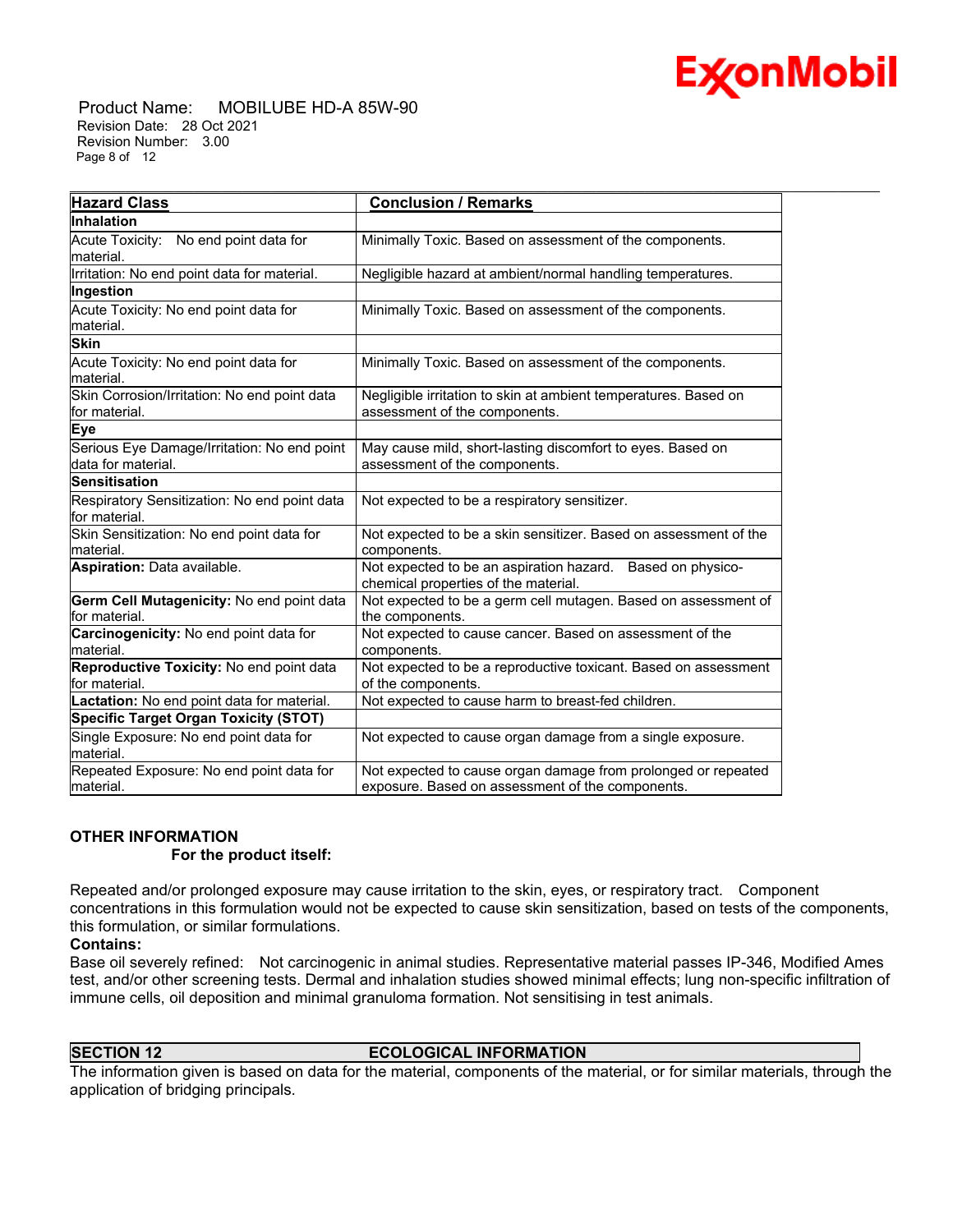

 Product Name: MOBILUBE HD-A 85W-90 Revision Date: 28 Oct 2021 Revision Number: 3.00 Page 9 of 12

#### **12.1. TOXICITY**

Material -- Not expected to be harmful to aquatic organisms.

#### **12.2. PERSISTENCE AND DEGRADABILITY**

#### **Biodegradation:**

Base oil component -- Expected to be inherently biodegradable

#### **12.3. BIOACCUMULATIVE POTENTIAL**

 Base oil component -- Has the potential to bioaccumulate, however metabolism or physical properties may reduce the bioconcentration or limit bioavailability.

#### **12.4. MOBILITY IN SOIL**

 Base oil component -- Low solubility and floats and is expected to migrate from water to the land. Expected to partition to sediment and wastewater solids.

\_\_\_\_\_\_\_\_\_\_\_\_\_\_\_\_\_\_\_\_\_\_\_\_\_\_\_\_\_\_\_\_\_\_\_\_\_\_\_\_\_\_\_\_\_\_\_\_\_\_\_\_\_\_\_\_\_\_\_\_\_\_\_\_\_\_\_\_\_\_\_\_\_\_\_\_\_\_\_\_\_\_\_\_\_\_\_\_\_\_\_\_\_\_\_\_\_\_\_\_\_\_\_\_\_\_\_\_\_\_\_\_\_\_\_\_\_

#### **12.5. PERSISTENCE, BIOACCUMULATION AND TOXICITY FOR SUBSTANCE(S)**

Material does not meet the Reach Annex XIII criteria for PBT or vPvB.

#### **12.6. OTHER ADVERSE EFFECTS**

No adverse effects are expected.

### **SECTION 13 DISPOSAL CONSIDERATIONS**

Disposal recommendations based on material as supplied. Disposal must be in accordance with current applicable laws and regulations, and material characteristics at time of disposal.

#### **13.1. WASTE TREATMENT METHODS**

Product is suitable for burning in an enclosed controlled burner for fuel value or disposal by supervised incineration at very high temperatures to prevent formation of undesirable combustion products. Protect the environment. Dispose of used oil at designated sites. Minimize skin contact. Do not mix used oils with solvents, brake fluids or coolants.

#### **European Waste Code:** 13 02 05\*

NOTE: These codes are assigned based upon the most common uses for this material and may not reflect contaminants resulting from actual use. Waste producers need to assess the actual process used when generating the waste and its contaminants in order to assign the proper waste disposal code(s).

This material is considered as hazardous waste pursuant to Directive 91/689/EEC on hazardous waste, and subject to the provisions of that Directive unless Article 1(5) of that Directive applies.

**Empty Container Warning** Empty Container Warning (where applicable): Empty containers may contain residue and can be dangerous. Do not attempt to refill or clean containers without proper instructions. Empty drums should be completely drained and safely stored until appropriately reconditioned or disposed. Empty containers should be taken for recycling, recovery, or disposal through suitably qualified or licensed contractor and in accordance with governmental regulations. DO NOT PRESSURISE, CUT, WELD, BRAZE, SOLDER, DRILL, GRIND, OR EXPOSE SUCH CONTAINERS TO HEAT, FLAME, SPARKS, STATIC ELECTRICITY, OR OTHER SOURCES OF IGNITION. THEY MAY EXPLODE AND CAUSE INJURY OR DEATH.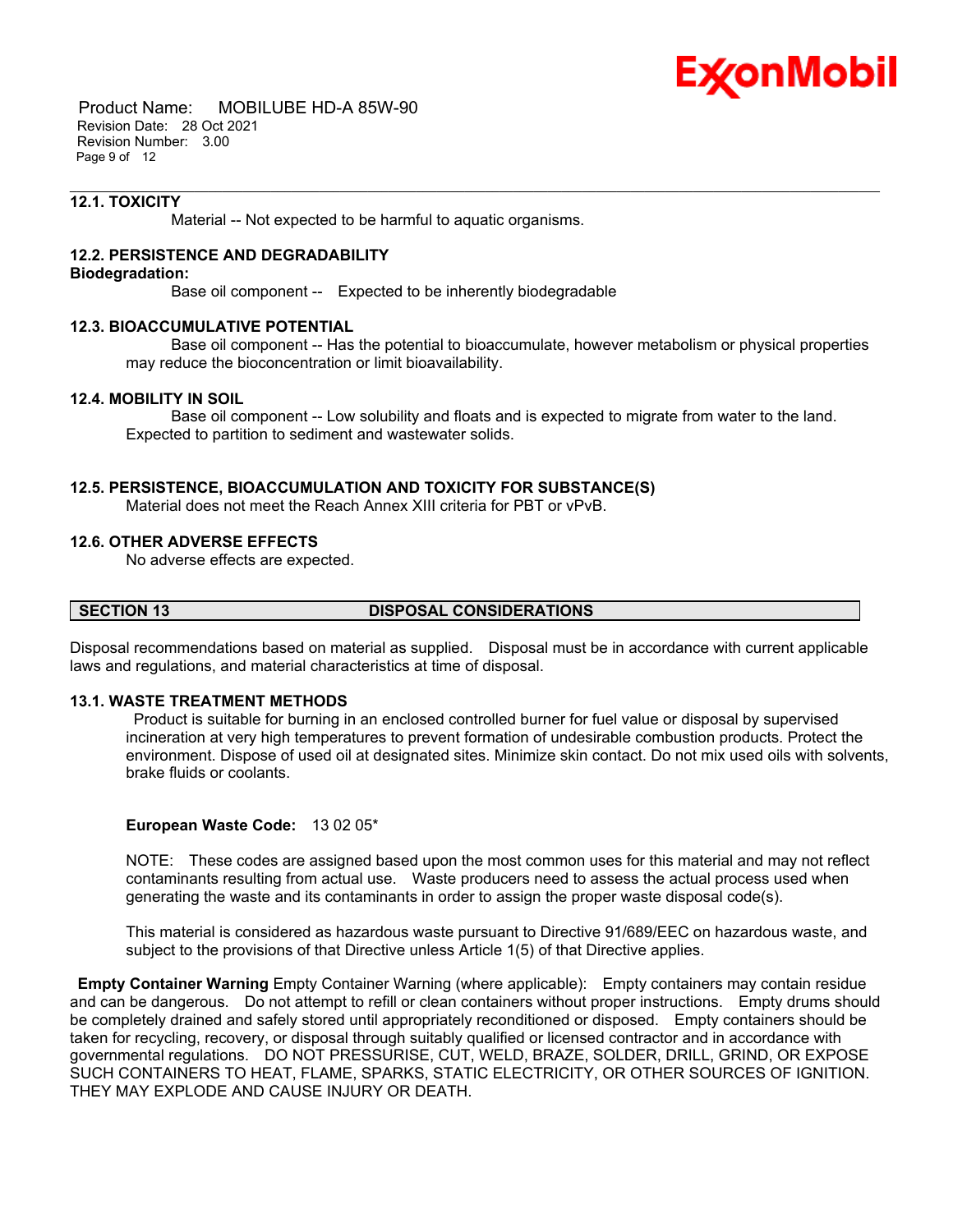

 Product Name: MOBILUBE HD-A 85W-90 Revision Date: 28 Oct 2021 Revision Number: 3.00 Page 10 of 12

#### **SECTION 14 TRANSPORT INFORMATION**

**LAND (ADR/RID): 14.1-14.6** Not Regulated for Land Transport

**INLAND WATERWAYS (ADN): 14.1-14.6** Not Regulated for Inland Waterways Transport

**SEA (IMDG): 14.1-14.6** Not Regulated for Sea Transport according to IMDG-Code

#### **SEA (MARPOL 73/78 Convention - Annex II):**

**14.7. Transport in bulk according to Annex II of MARPOL 73/78 and the IBC Code** Not classified according to Annex II

\_\_\_\_\_\_\_\_\_\_\_\_\_\_\_\_\_\_\_\_\_\_\_\_\_\_\_\_\_\_\_\_\_\_\_\_\_\_\_\_\_\_\_\_\_\_\_\_\_\_\_\_\_\_\_\_\_\_\_\_\_\_\_\_\_\_\_\_\_\_\_\_\_\_\_\_\_\_\_\_\_\_\_\_\_\_\_\_\_\_\_\_\_\_\_\_\_\_\_\_\_\_\_\_\_\_\_\_\_\_\_\_\_\_\_\_\_

**AIR (IATA): 14.1-14.6** Not Regulated for Air Transport

#### **SECTION 15 REGULATORY INFORMATION**

#### **REGULATORY STATUS AND APPLICABLE LAWS AND REGULATIONS**

**Listed or exempt from listing/notification on the following chemical inventories :** AIIC, DSL, ENCS, IECSC, ISHL, KECI, PICCS, TCSI, TSCA

#### **15.1. SAFETY, HEALTH AND ENVIRONMENTAL REGULATIONS/LEGISLATION SPECIFIC FOR THE SUBSTANCE OR MIXTURE**

#### **Applicable EU Directives and Regulations:**

 1907/2006 [... on the Registration, Evaluation, Authorisation and Restriction of Chemicals ... and amendments thereto] 1272/2008 [on classification, labelling and packaging of substances and mixtures.. and amendments thereto]

This product contains the substance: Reaction product of 1,3,4-thiadiazolidine-2,5-dithione, formaldehyde and phenol, heptyl derivs. (EC 939-460-0), at >0.1 percent by weight. This substance is included on the Candidate List of Substances of Very High Concern (SVHC) under the entry for Reaction products of 1,3,4-thiadiazolidine-2,5-dithione, formaldehyde and 4-heptylphenol, branched and linear (RP-HP) [with => 0.1% w/w 4 heptylphenol, branched and linear].

#### **REACH Restrictions on the manufacturing, placing on the market and use of certain dangerous substances, mixtures and articles (Annex XVII):**

The following entries of Annex XVII may be considered for this product: None

#### **15.2. CHEMICAL SAFETY ASSESSMENT**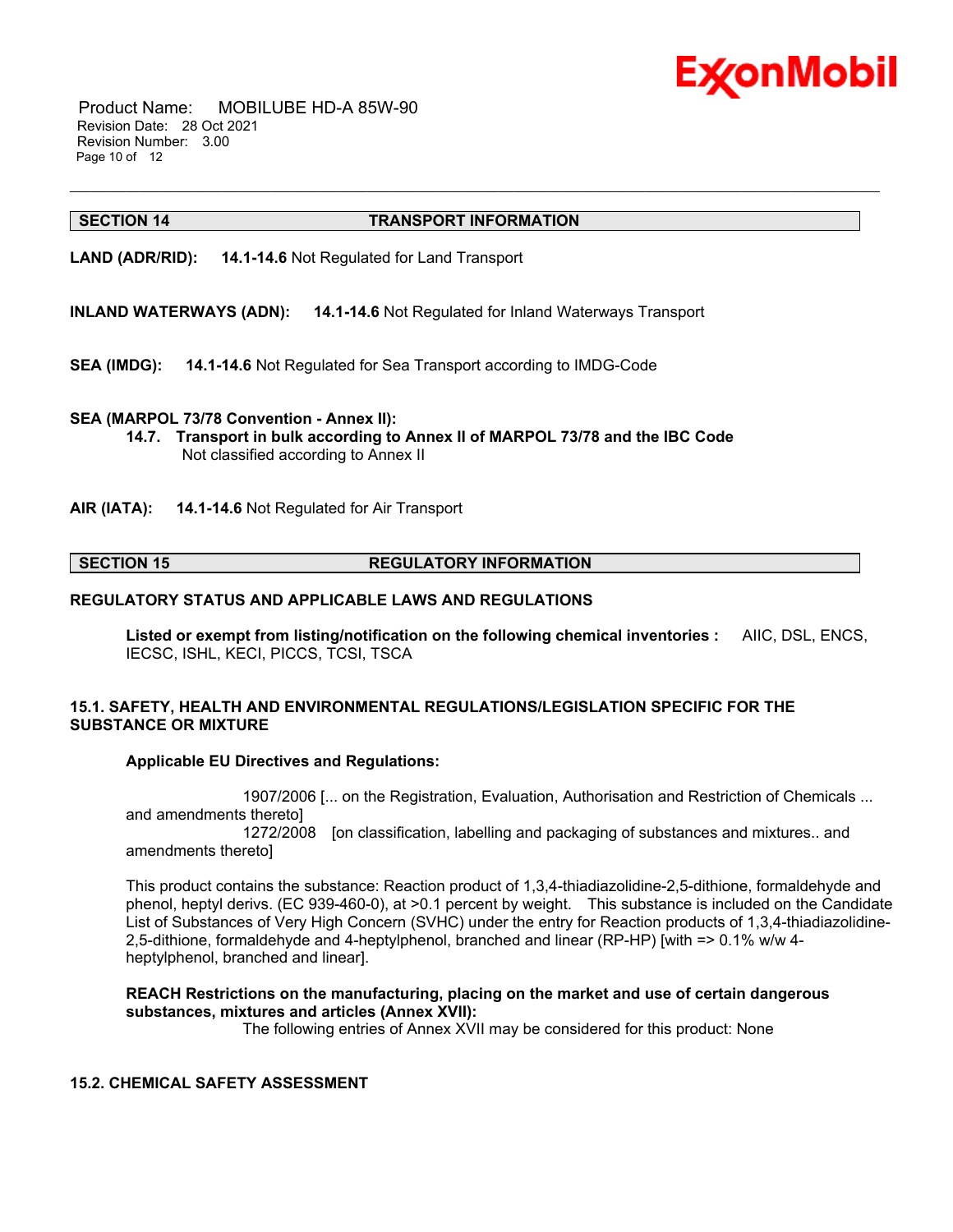

 Product Name: MOBILUBE HD-A 85W-90 Revision Date: 28 Oct 2021 Revision Number: 3.00 Page 11 of 12

\_\_\_\_\_\_\_\_\_\_\_\_\_\_\_\_\_\_\_\_\_\_\_\_\_\_\_\_\_\_\_\_\_\_\_\_\_\_\_\_\_\_\_\_\_\_\_\_\_\_\_\_\_\_\_\_\_\_\_\_\_\_\_\_\_\_\_\_\_\_\_\_\_\_\_\_\_\_\_\_\_\_\_\_\_\_\_\_\_\_\_\_\_\_\_\_\_\_\_\_\_\_\_\_\_\_\_\_\_\_\_\_\_\_\_\_\_ **REACH Information:** A Chemical Safety Assessment has been carried out for one or more substances present in the material.

#### **SECTION 16 OTHER INFORMATION**

**REFERENCES:** Sources of information used in preparing this SDS included one or more of the following: results from in house or supplier toxicology studies, CONCAWE Product Dossiers, publications from other trade associations, such as the EU Hydrocarbon Solvents REACH Consortium, U.S. HPV Program Robust Summaries, the EU IUCLID Data Base, U.S. NTP publications, and other sources, as appropriate.

List of abbreviations and acronyms that could be (but not necessarily are) used in this safety data sheet:

| Acronym       | <b>Full text</b>                                                                                 |
|---------------|--------------------------------------------------------------------------------------------------|
| N/A           | Not applicable                                                                                   |
| N/D           | Not determined                                                                                   |
| <b>NE</b>     | Not established                                                                                  |
| <b>VOC</b>    | Volatile Organic Compound                                                                        |
| <b>AIIC</b>   | Australian Inventory of Industrial Chemicals                                                     |
| AIHA WEEL     | American Industrial Hygiene Association Workplace Environmental Exposure Limits                  |
| ASTM          | ASTM International, originally known as the American Society for Testing and Materials (ASTM)    |
| <b>DSL</b>    | Domestic Substance List (Canada)                                                                 |
| <b>EINECS</b> | European Inventory of Existing Commercial Substances                                             |
| <b>ELINCS</b> | European List of Notified Chemical Substances                                                    |
| <b>ENCS</b>   | Existing and new Chemical Substances (Japanese inventory)                                        |
| <b>IECSC</b>  | Inventory of Existing Chemical Substances in China                                               |
| KECI          | Korean Existing Chemicals Inventory                                                              |
| NDSL          | Non-Domestic Substances List (Canada)                                                            |
| NZIoC         | New Zealand Inventory of Chemicals                                                               |
| <b>PICCS</b>  | Philippine Inventory of Chemicals and Chemical Substances                                        |
| <b>TLV</b>    | Threshold Limit Value (American Conference of Governmental Industrial Hygienists)                |
| <b>TSCA</b>   | Toxic Substances Control Act (U.S. inventory)                                                    |
| <b>UVCB</b>   | Substances of Unknown or Variable composition, Complex reaction products or Biological materials |
| LC.           | Lethal Concentration                                                                             |
| LD            | <b>Lethal Dose</b>                                                                               |
| LL.           | Lethal Loading                                                                                   |
| EC.           | <b>Effective Concentration</b>                                                                   |
| EL            | <b>Effective Loading</b>                                                                         |
| <b>NOEC</b>   | No Observable Effect Concentration                                                               |
| <b>NOELR</b>  | No Observable Effect Loading Rate                                                                |
|               |                                                                                                  |

**KEY TO THE H-CODES CONTAINED IN SECTION 3 OF THIS DOCUMENT (for information only):**

[Flam. Liq. 4 H227]: Combustible liquid; Flammable Liquid, Cat 4

Acute Tox. 4 H302: Harmful if swallowed; Acute Tox Oral, Cat 4

Asp. Tox. 1 H304: May be fatal if swallowed and enters airways; Aspiration, Cat 1

Skin Corr. 1B H314: Causes severe skin burns and eye damage; Skin Corr/Irritation, Cat 1B

Skin Irrit. 2 H315: Causes skin irritation; Skin Corr/Irritation, Cat 2

Skin Sens. 1 H317: May cause allergic skin reaction; Skin Sensitization, Cat 1

Eye Dam. 1 H318: Causes serious eye damage; Serious Eye Damage/Irr, Cat 1

STOT SE 3 H335: May cause respiratory irritation; Target Organ Single, Resp Irr

STOT RE 2 H373: May cause damage to organs through prolonged or repeated exposure; Target Organ, Repeated, Cat 2